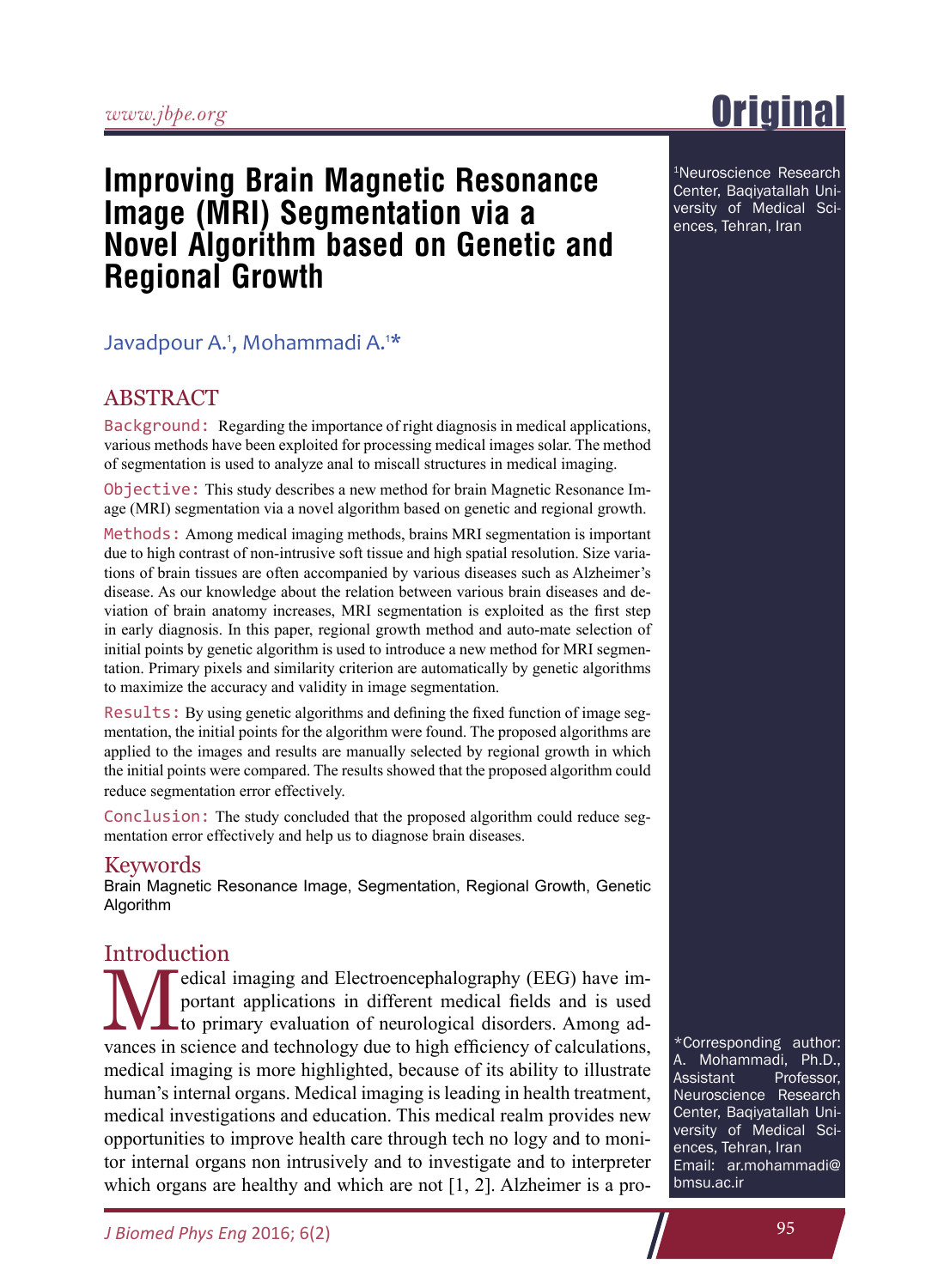#### Javadpour A., Mohammadi A. *www.jbpe.org*

gressive neurodegenerative disease which is the main cause of concern among old people [3, 4]. This disease is identified by brain atrophy and microscopically irritated by light. Based on ADI report in 2009, about 36 million people are suffering Alzheimer in the world and the number is doubled every 20 years i.e. this number will reach 66 to 115 million people in 2030 and 2050, respectively. The rate of this rising process is higher in developing countries. Annual expense for treatment of such patients was estimated as much as 604 billion dollars in 2010 [5]. Regarding the growing number of old people in some Asian developing countries, it is estimated the number of people older than 60 will reach 700 million in 2025 resulting in considerable reduction in number of labors . On the other hand, this event will accompany old-age-related diseases such as Alzheimer. There is no comprehensive information about the number of people suffering Dementia and Alzheimer but based on Iranian Alzheimer Association, this number is about 800 thousand. Regarding the growing number of old people in the future, growing suffering people are much expected. This would accompany higher cost of keeping and management of such people as well as higher energy consumption for this purpose. During recent decades, the evaluation of neuropsychology is considered as one of the key approaches to identify Alzheimer, which is used to register and rate the reduction in various realms of cognitive functions [6, 7].

In this paper, a comprehensive study on types of cognitive differences pertaining to different regions is performed in a group of patients suffering Alzheimer based on common neurologic examinations on Alzheimer patients. Physical differences in speech of these patients have been identified. Disorders have considerable impacts on their daily life and activities. So, the evaluation of psychology to identify and monitor different regions of prefrontal cortex of Alzheimer in suffering patients is crucial. Another advantage pertains to specify the harmful effects of pharmaceutical treatments in this field along with the evaluation of psychology nerve.

### Material and Methods

#### Medical Image Segmentation

As our knowledge about their lotion between various brain disorders and anatomical brain deviation grows, brain segmentation method is exploited as the first step in diagnosis and analysis. For example, Alzheimer and sclerosis are disorders that can be studied based on deviation in brain structure in this paper; we study methods that are used in brain MRI segmentation imaging and suggest improvements. Medical image segmentation is crucial in most medical applications such as planning surgery, after surgery evaluation, discovering anomalies and so on [8].

Complicated strictures are often included in medical images and precise segmentation of these images is necessary for appropriate diagnosis. Precise segmentation of brain images is crucial to identify tumors, timidity and dead or corrupted tissues as well as appropriate and precise discovery of such tissues in diagnostic methods. Magnetic resonance imaging (MRI) is also an important imaging to discover and identify animal variations in various parts of brain stages. MRI is a well-known method to record brain images with high contrast. MRI parameters can be tuned so that gray material surfaces pertaining to various tissues and wide variety of neurological anomalies are discovered. MRI images have better contrast then computer topography (CT) method. Hence, this method is exploited in most investigations on medical imaging investigations [9]. Flying brand structure by magnetic resonance imaging (MRI) is central in neurology and has various applications such as performing applied activation scheme on brain anatomy, studying brain growth and neural anatomical variability analysis in normal brain [10]. Segmentation of brain image is also useful in the diagnosis of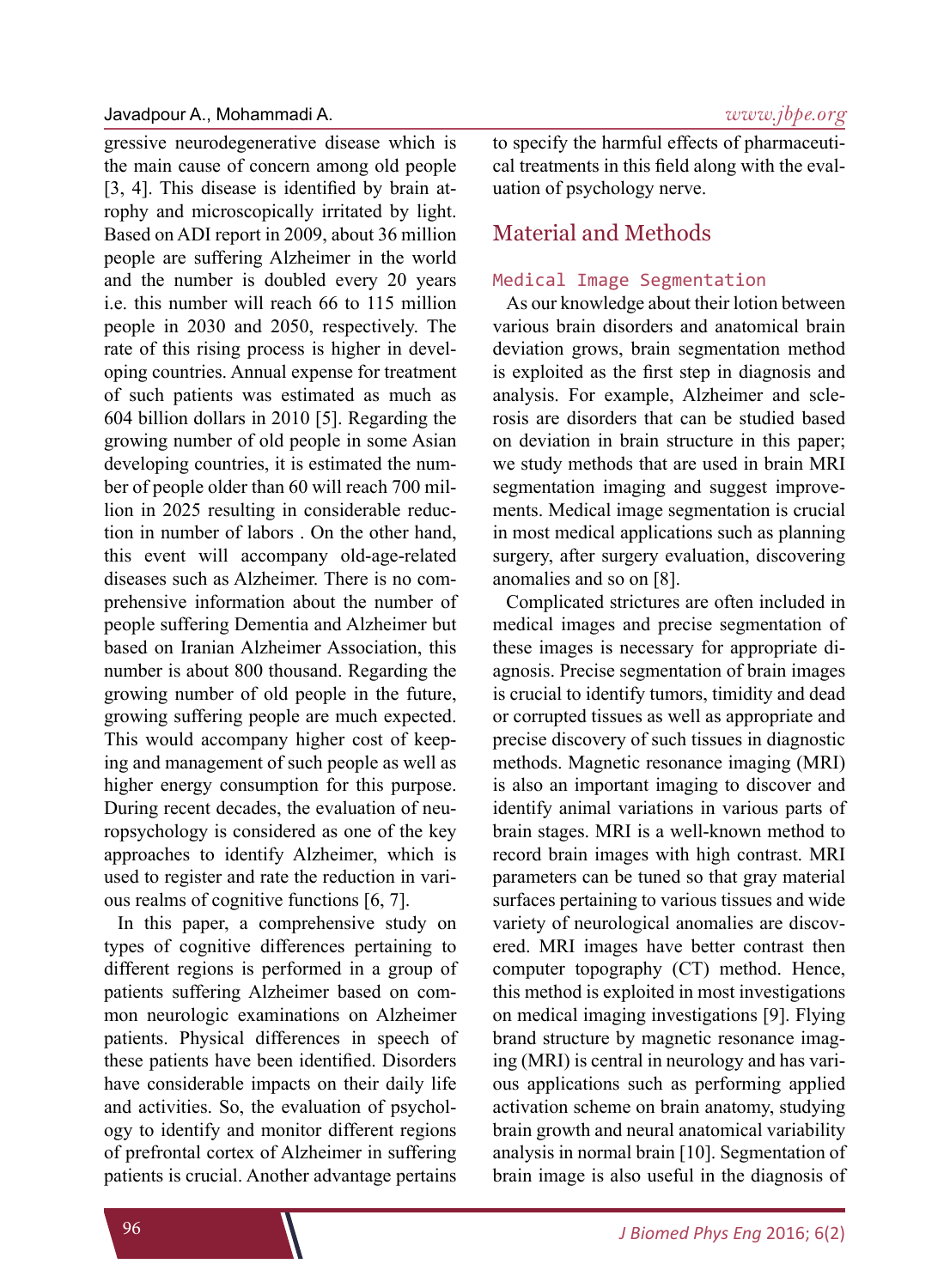

#### **Figure 1:** Digital Image of Brain

anomaly ties pertaining to deviation and corruption of neuron and psychology, evaluation of treatment process and planning for surgery (Figure 1). There are many methods for automatic and semi- and auto- segmentation of images but most of them are not successful due to unknown noises, poor image contrast and poor boundaries [11].

Application of image processing techniques has had rising growth during recent years. Nowadays, recording and storing medical images are performed digitally; although, interpretation and details of images are still time consuming. This issue becomes important, in particular, for some regions of the images where color and shape are animal and should be diagnosed by neurologist for more details and investigation [12]. Image segmentation is part of some warning parts in many image processes and computer image applications. The aim of image segmentation is derision of an image into components based on desired criterion for further processing. Regarding the importance of precise diagnosis in medical applications, various methods have been exploited for image processing, so far MRI images have high contrast and are used for diagnosis. Segmentation of resulting images is very important. Due to the growing importance of medical images for critical medical decisions, exploring technology to cancel human errors and getting the best image explains the necessity of studies in such a realm. In this paper, we investigate current techniques for MRI im-

age segmentation and follow regional growth method for MRI image segmentation. This method can also be used as an input for image analysis tools and software.

#### Comparing Results of Implemented Methods

As the size and number of medical images increase, using computers for faster processing and analysis becomes inevitable .In particular, computer algorithms are considered as a vocal part to describe anatomical structures in radiology automatization. Such algorithms are called image segmentation algorithms playing an important role in biomedical imaging applications such as determination of tissue volume [13], diagnosis [13], determination of pathological locations [14], studying anatomy [15] , planning treatment [15], correcting partial volumetric data pertaining to and comprehensive surgery using computers [13]. For the reset, we explain some common methods offered by recent articles about medical image segmentation. So far, several methods have been developed. Some of them are 1-there is hold determination 2-region growth 3-classifiers 4-clustering 5-FCM 6 and active control. FCM was first introduced by [16] and improved by [17]. FCM algorithm is poor in working on important properties of images because neighboring pixels are interactive causing strong perturbation sensitivity. To overcome such a weakness, a new classification algorithm called PCM is introduced in [18].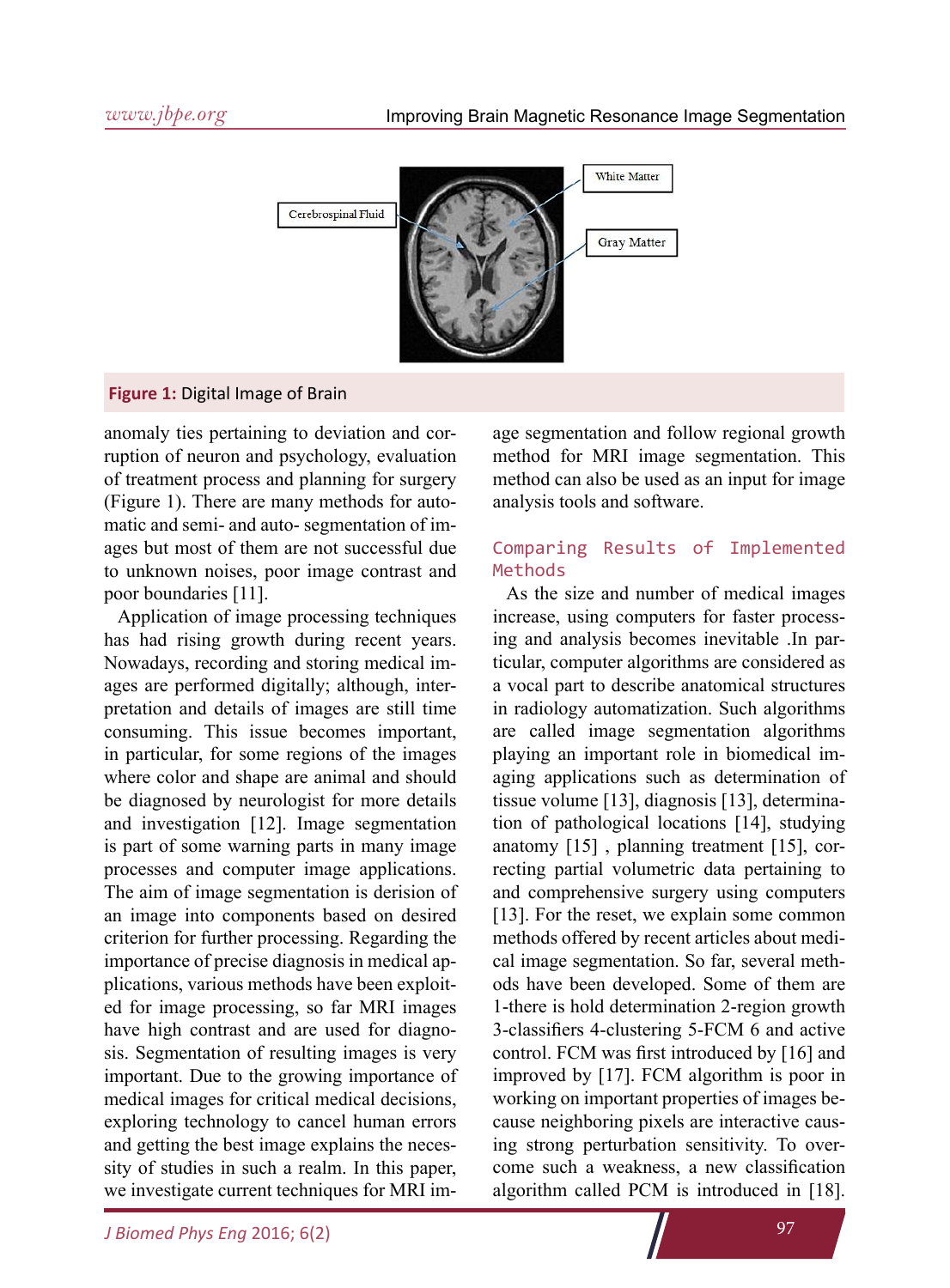PCM moderates total pressure of columns in a fuzzy matrix and in traduces a probable partition matrix. PCM pays a cost on ignoring disorder points. First, it is sensitive to ignoring disorder points. Second, it is sensitive to disorder and often leads to the problem of adaptive classification. On the other hand, potential membership is sensitive to selection of additional PCM parameters [19]. Lu and Cowarkars [20] introduced an improved method for FCM to solve the problem of MRI classification. In this algorithm, statistical histogram of gray surface of image in KFCM algorithm is included for algorithm speed up as well as special information of image by KNN algorithm based on core methods in this method, spatial membership matrix between pixels and cones are constructed and then it is transcribed by membership matrix in traditional FCM algorithm which leads to some limitations. In what follows, we consider some methods for MRI segmentation [21].

#### Threshold Determination Method

Volume and intensity distribution are usually very complicated in medical images and threshold methods often fail. In most cases, threshold determination method is combined with other methods. One of these methods is segmentation based on threshold. In threshold method, a region is separated based on pixels with similar intensities. This method provides boundaries that separate objects from background based on their contrasts. Threshold method provides a binary output image from a gray image [22].

One of these methods is called general thresholding in which it is assumed that pixels of target and background have differences in gray surface and threshold is selected so that the target is separated from background. Another thresholding method is adaptive thresholding. This method is used when thresholding is not constant and the threshold is specified based on the location of target. To select the threshold, there are various methods including selection of threshold with the

### *www.jbpe.org*

help of histogram, clustering and iteration. In threshold determination methods, measurable images are divided into two types of intensities, it tries to separate desired classes by the value of intensity called threshold. Segmentation is resulted by classification of all pixels with higher values of threshold in one group and the rest of pixels in another group [23]. Threshold determination is a simple but effective tool to segment images in which various topologies have various separating intensities or other measurable properties. One segment is farmed interactively; however, there ore automatic methods. Threshold determination is often considered as early stage sequential image process. One of basic red tritons of this method is that in the simplest case of thresholding, only two classes are created that could not be used for multi-channel images. Furthermore, determination of threshold usually does not consider spatial properties of an image. This is why threshold determination method is sensitive to non-uniformity of noise intensity which is often present in MRI images [23]. For these reasons, diversity in threshold determination to segment medical images is proposed which records based on local intensity and data stream [24] threshold techniques are presented in [22].

#### Region Growth Method

In this method, region growth operation should be performed in each segment and there is the same issue of appropriate threshold determination for smoothness as threshold determination method. This method begins with the selection of one or more granular points and depending on the number of granular points, the same regions are specified. The similarities between pixels are formulated. This is a criterion based on the gray scale of pixels. Two pixels are similar in which absolute difference of their gray scale is lower than threshold value. Then, region growth operation or monitoring and control of points enclosed in side granular points begin. If a point is similar enough to granular points, it will belong to that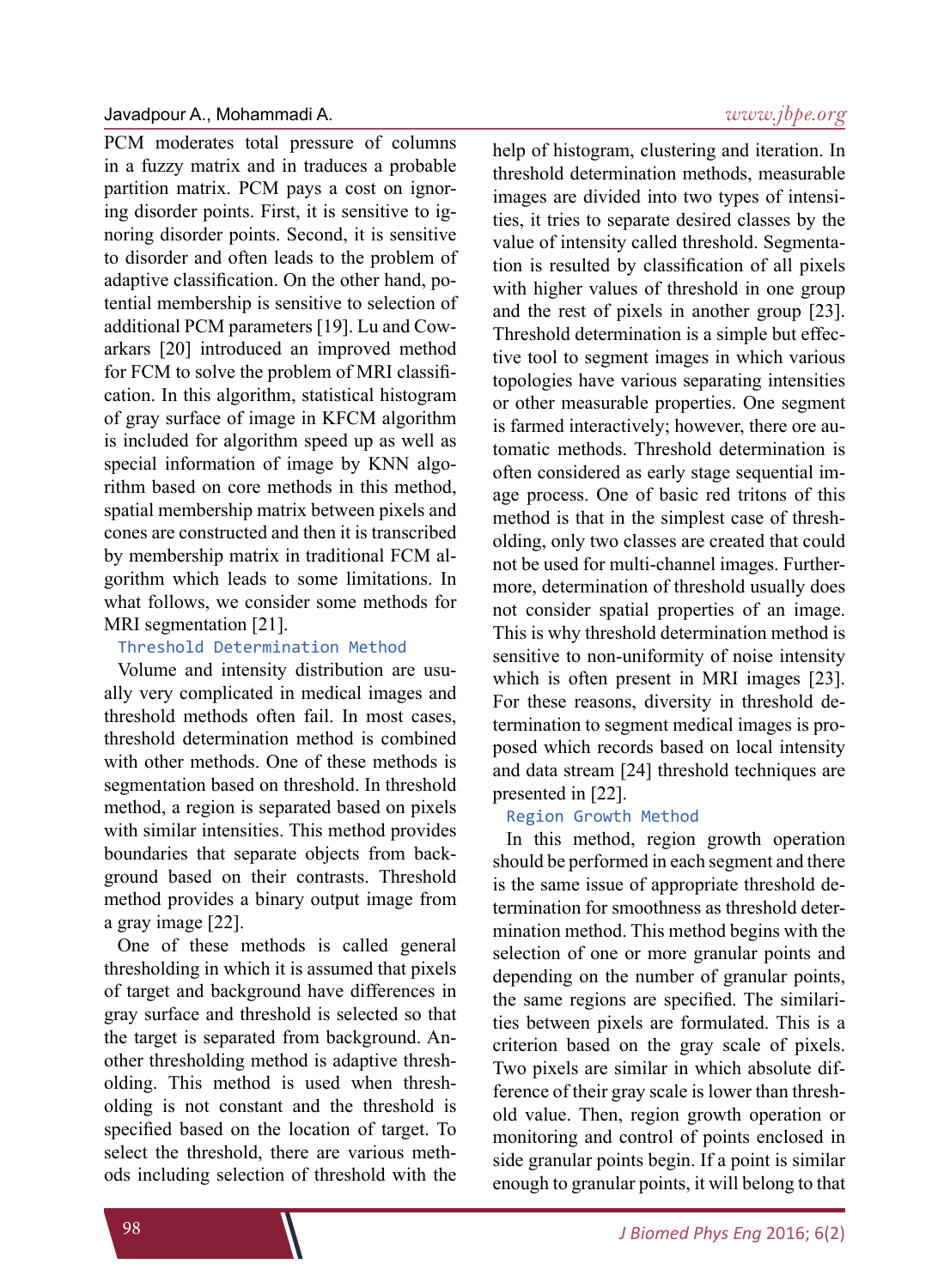granular point [23]. For each region, the procedure continues until all available points in an image are covered. Region growth method is a technique to extract a region of an image that is connected based on some predefined criteria. These criteria could be based on information about intensity and/or image edges. In the simplest form, this method needs one grain that is selected by operator manually and all pixels connected to the grain are extracted with the same intensity initially [25]. This is shown in Figure 2 (B) where region growth method is used to extract one of its structures. As in threshold determination method, this method is not often used lonely. Rather, it is used in a series of image processing operations, in particular, to describe small and simple structures such as tumors and injuries [5]. Hence, for each region to be extracted, one grain needs to be implanted. Separation algorithms depend on region growth method but do not need granular implant. Region growth method is sensitive to noise because it results in holes of disconnection. In contrast, negligible volumetric effects can lead to separated regions connected to each other. To overcome such problems, homo-topic growth algorithm is suggested to keep topology of initial and extracted regions.

### Artificial Neural Networks

Artificial neural networks (ANN) are processing nodes that simulate biological information. Each node in ANN is capable of executing primary calculations. Learned information is gained by adaption of assigned weights for connections among nodes. ANNs are an example of machine learning and could

use in various types of image segmentation. ANN can be used in inside monitoring methods such as classification method and also in change formable models. Due to huge number of interconnections used in neural network, spatial information could be used readily along with classification methods. Although ANN is inherently symmetric, processing is usually in series and hence its potential capabilities are decreased [25].

#### Clustering Method: Cluster is a similar collection of data

In clustering method, data are divided into clusters in which the similarities between data inside each cluster are maximized and between different clusters are minimized. Clustering algorithms essentially play their roles as classification methods. Hence, these methods are called unsupervised methods. In order to compensate for the lack of educational data, classification methods are repeated between image segmentation and determination of properties of each class. On the one hand, classification methods self-educate accessible data and put these data accessible to the user on the other hand. Three common classification algorithms are k-means or ISO DATA [9] and Expectation Maximization [EM] algorithms [21].

K-means clustering algorithm classifies data by calculating iterative average of intensity for each class and image segmentation through classification of each pixel of a class or the closet average [26]. Figure 3 shows the result of executing k-means algorithm in some regions of brain MRI, Figure 3 (A). The numbers of classes are assumed 3 including; cerebrospinal fluid, gray matter and white matter



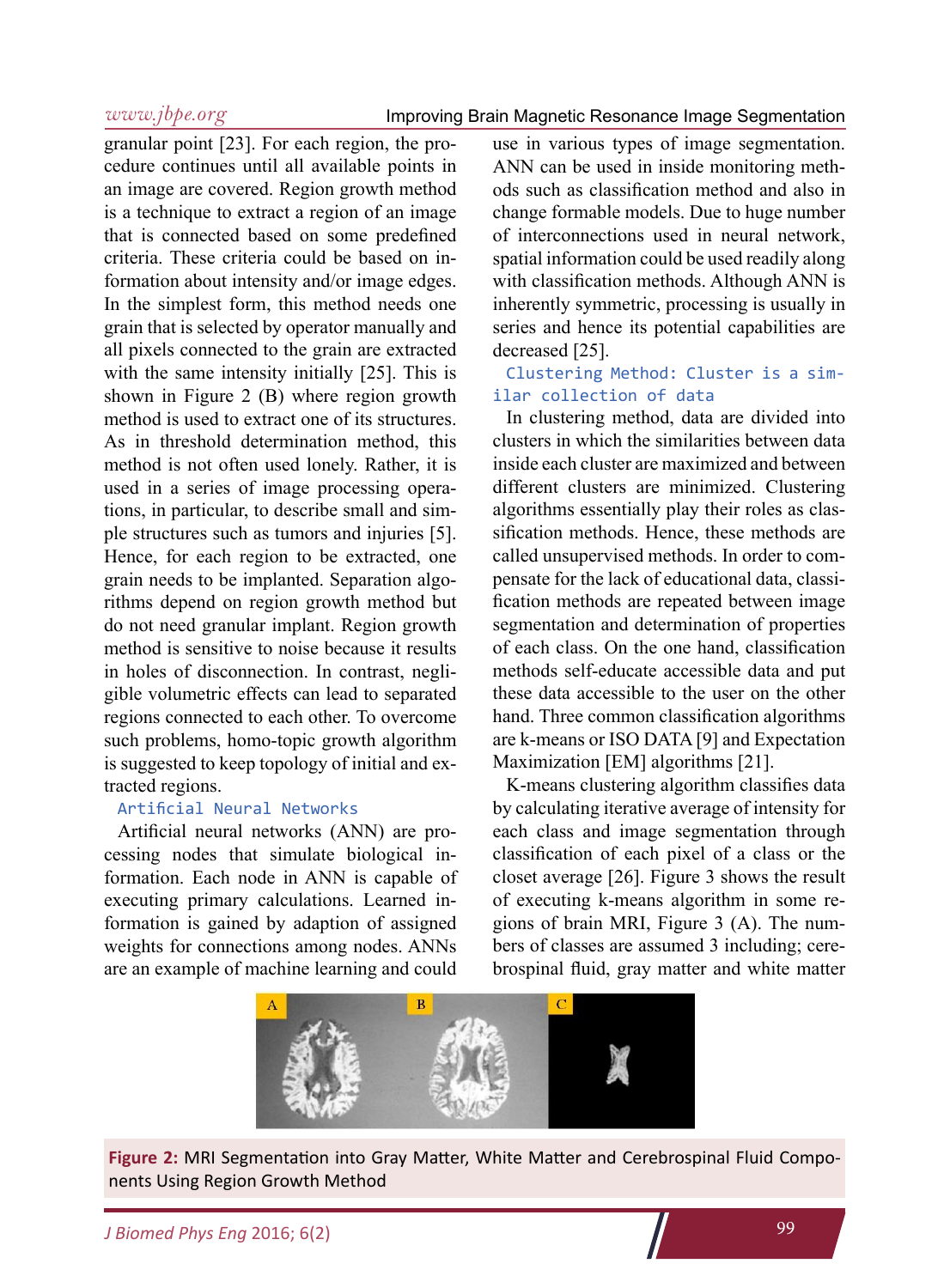

**Figure 3:** Applying k-means Algorithms on Brain Image (A): Original Image, (B): Resulted Image

(from dark gray to white, respectively). FCM algorithm is a generalization of k-means algorithm and provides the possibility of rough classifications based on fuzzy collection theories. EM algorithm applies the same values as clustering algorithms with the following important assumption that data follow the Gaussian combination model [27]. One of clustering methods used in MRI image segmentation is Fuzzy Clustering Method (FCM). This clustering method as introduced in [5] is based on minimization of target function. FCM optimizes the target function through updating membership function and center of clusters. This optimization process continues until reaching the threshold. FCM is widely used

**Table 1:** Advantages and Disadvantages of Region Growth

in medical image segmentation. Convergence time and sensitivity to noise issues with this algorithm and some development have been made to solve these issues [28].

#### Watershed Method

Watershed segmentation technique is based on slope. Different values of slopes are considered as various heights. By creating a hole in each minimum and immersing in water, water level will be local maxima. When two sections of water reach each other, a barrier will be created and water will rise to a level where all points on a map immerse in. Image is segmented by barriers. These barriers are called watershed, and segmented regions are called boundary catchment area. Fast executing method is proposed [29]. There is the problem of segmentation.

#### Graph-cut Method

This method is another image segmentation method that operates based on minimizing an energy function. In this method, pixels of an image are labeled; image is segmented into desired segments of application. An image is converted to a graph where each pixel of image is considered as a node of the graph. Then, some criteria are applied to check similarities such as image color or neighborhood of pixels [11].

#### Region Growth Method

Region growth method is based on similarity or homogeneity of neighboring pixels. In

| Regions having desired specifications are correctly separated. |  |
|----------------------------------------------------------------|--|
| Good segmentation results for image have distinctive edge.     |  |
| It is simple and develops only by some initial grains.         |  |
| One can select initial grains and desired criterion.           |  |
| Several criteria can be used simultaneously.                   |  |
| There is good performance with respect to noise.               |  |
| <b>Disadvantages</b>                                           |  |
| It is time-consuming.                                          |  |

This method may lead to additional segmentation or whole creation of image having high fluctuations in intensity.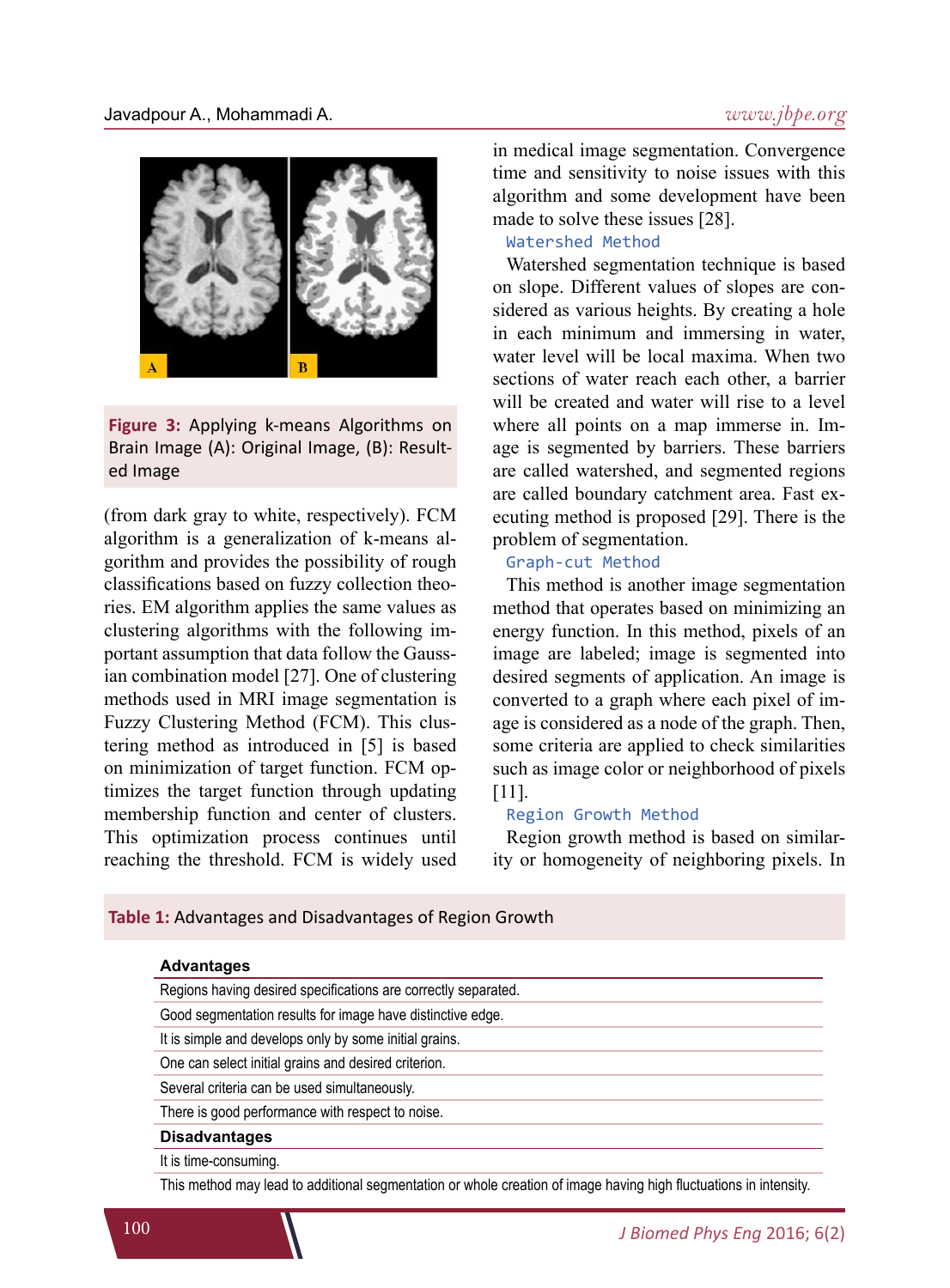this method, an image is segmented into separate regions based on a criterion to check homogeneity. Advantages and disadvantages of this method are listed in Table 1 [5]. Pixels inside each region have similarity based on a particular criterion such as color, intensity etc. Region growth method is one of the methods relying on simple region that checks whether selected pixels around primary grain belong to the region or not. Methods relying on histogram for image segmentation only consider gray surface distribution of an image; whereas, region growth methods consider this point whether neighboring pixels comparable gray surface. Region growth-based methods operate as follow:

1. Some primary grains are considered to start the algorithm.

2. Region growth starts from these grain and pixels similar to primary pixels which are added to the region.

3- When region growth stopped, next grain is considered and next region growth starts from there.

4. These steps continue until all image pixels belong to region.

Since proposed method in this article is based on [22], the details are explained in 3 steps (Figure 4):

#### Step 1

Selecting primary grains for each region to start algorithm, initial grains need to be given manually. In manual method, algorithm starts after choosing initial grains by user (N



**Figure 4:** Steps of Growing Regional Algorithm

and Nair n.d.). Same developments have been made to select initial grains automatically. One of these developed algorithms is random step algorithm to find initial points. Another method to select points is using image histogram. In this method, peaks in histogram are used [30]. First, histogram of an image is extracted. Then, this histogram is segmented regions and final step is selecting points (grain). Pixel X is considered as initial pain to start, if its gray scale lies in a meaningful interval representing the band which is in it. If more than one pixel in a meaningful interval represents a band, then both pixels belong to a class [31]. Another method is based on algorithm relying on genetic algorithm and fuzzy classification. This algorithm operating as fallows; first clustering is made exploiting fuzzy clustering method. Cluster centers (c) and degree of membership (m) is specified by this algorithm. These appropriate values for these parameters are given genetic algorithm so that target function is minimized [24].

#### Step 2

Determining a criterion for similarity of regions after specifying initial paints, it is time to select a criterion for similarity of regions. This criterion is used to check similarity between a new pixel and pixels of region that specifies dependency of new pixel to a region.

#### Step 3

As mentioned before, region growth to specify initial grains, this method selects initial grains so that it leads to the least errors. After specifying initial grains to start algorithm and similarity criterion that is considered for pixels and regions, region growth begins. As mentioned before, region growth selects initial grains so that it leads to the least errors. Using this method, one can reach an appropriate position for initial grains to start the algorithm. After specifying initial grains, a criterion is exploited for region growth. In this study, standard deviation is used as a criterion because it has good capabilities to identify pixels belonging to a region. 8 neighbors for each pixel are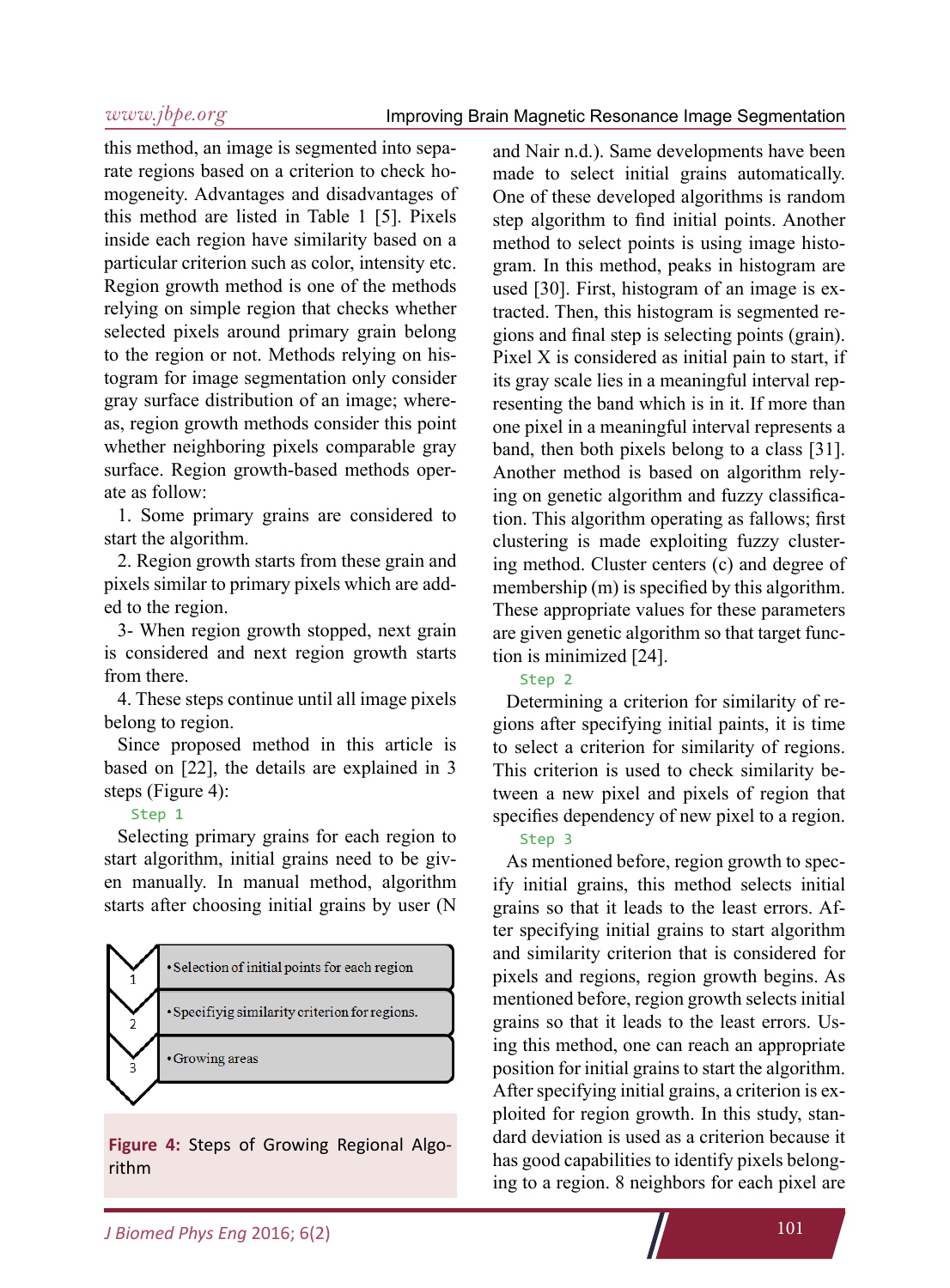considered and searching begins from initial grain and neighboring pixels are checked and if they belong to that class then they are added. By searching initial grains, their neighboring is selected according to figures 5, 6 and 7 [22].



**Figure 5:** Four-neighbor Growth



**Figure 6:** Diagonal Four-neighbor Growth



#### Proposed Method

As mentioned before, region growth method is used for brain image segmentation. This method is rather simple and has the possibility to select initial grains and similarity criterion to reach the desired segmentation. We used automatic method and initial grains are selected automatically. To select initial grains pertaining to gray matter, white matter and cerebrospinal fluid regions of brain in region growth method, we used an automatic method relying on genetic algorithm. This searching continues until first class is complete and then similar procedure is repeated for next classes. Data used in this paper are taken from Brain Web database [32]. MRI images along with their tissue images (gray matter, white matter and cerebrospinal fluid) are available separately.

Figure 8 shows one sample image from this database. Gray matter, white matter and cerebrospinal fluid images pertaining to Figure 8 are available individually in this Web dataset (Figure 9).

#### Proposed Simulation

Initial pointes selection to start region growth segmentation was performed using genetic algorithm. So, first we explain this algorithm and then we present some details about used region growth method. After that, we explain the procedure. Genetic algorithm is an inspiration of genetics and Darwin's



**Figure 8:** A Typical Image Available on Brain-<br>**Figure 7:** Eight-neighbor Growth Web Database Web Database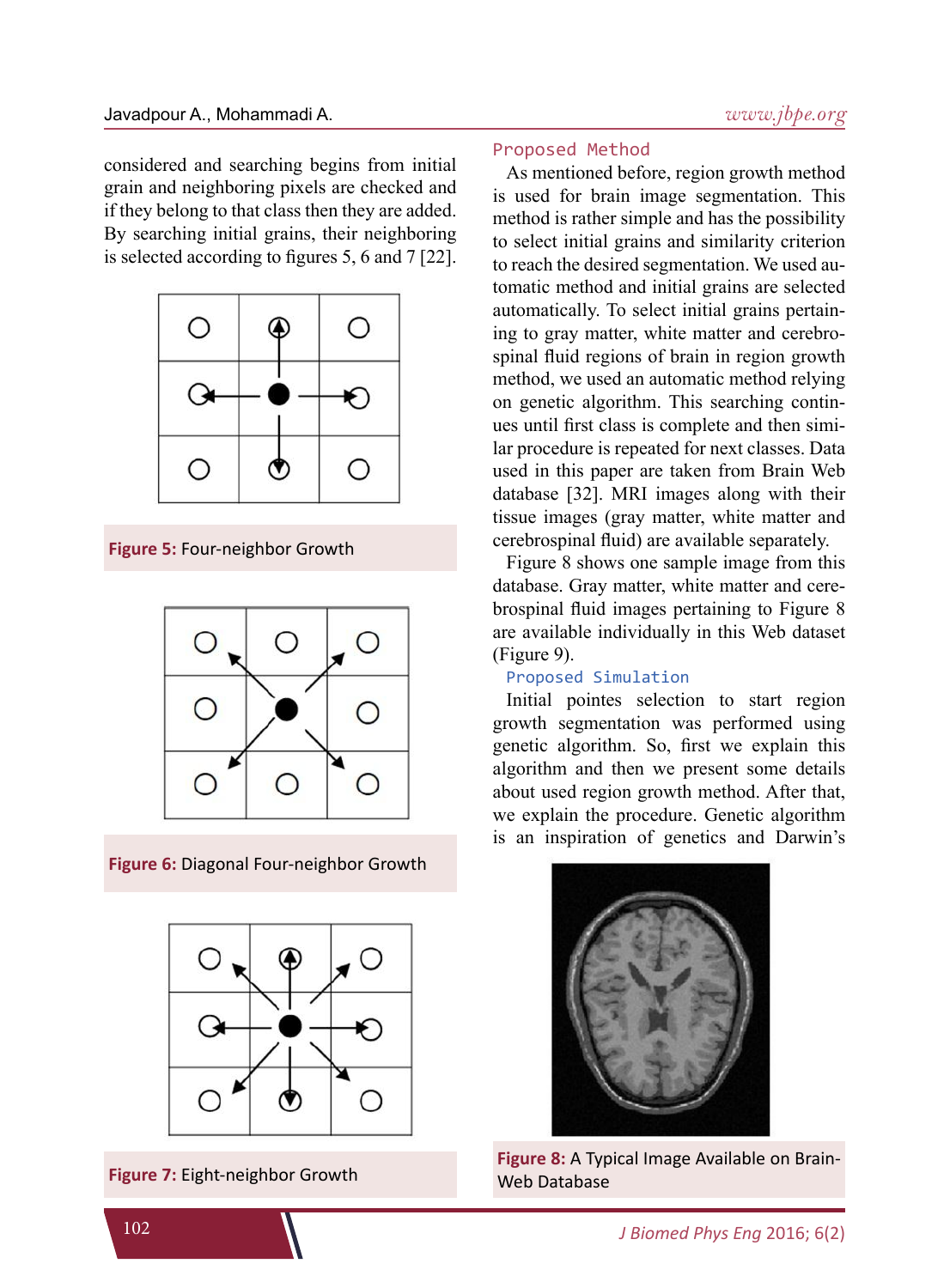

**Figure 9:** Individual Image of Gray Matter, White Matter and Cerebrospinal Fluid pertaining to Figure 8

theory of evaluation, based on tap survival or natural selection. One common application of genetic algorithm is using it as optimization function. Genetic algorithm is a useful tool in pattern recognition, property selection, image identification and machine learning. In genetic algorithms, procedure for genetic evaluation organisms is simulated. In a genetic algorithm, populations of people survive based on their preference. People with superior capabilities undergo changes for marriage and reproduction. Then, children with higher capabilities are reproduced after several generations. In genetic algorithm, each individual of population is introduced as a chromosome. Chromosomes evolve during several generations. In each generation, chromosomes are evaluated and have the possibility to survive and reproduce based on their quality. Reproduction in genetic algorithm is performed through mutation and crossover operators. Superior parents are selected based on a fitness function. In each step of genetic algorithm, execution one class of parents of searching space is processed randomly: a sequence of characters is assigned to each point. Resulting sequences are decoded to give new points in searching space. Finally, their probability to contribute in next step is determined based on the value of target function in each point [24].

#### Exploiting Region Growth Method

To locate region grow in this study, we start from an initial point of image and the average of initial point is considered as the average of region and initial standard deviation is set to zero. We considered 8 neighbors for ini-

tial point. Figure 10 shows neighboring points (red) around initial point (green). Searching is performed so that starting from initial point, neighboring pixels are checked and if they belong to that class, they are added. By adding the points to that class, the average and standard deviation  $(\mu N)$  are updated iteratively using the following equations.

$$
\mu_N = \frac{(N-1)(\mu_N - 1) + I_N}{N} \qquad (1)
$$

$$
V_N = \sqrt{\frac{(N-2)(V_N - 1) + I_N}{N}} \qquad (2)
$$

Similarly, neighbors are found for neighboring points and parameters are updated. This search continues until the first class is specified completely and no other point is added.

#### Proposed Steps

Proposed steps are as following.



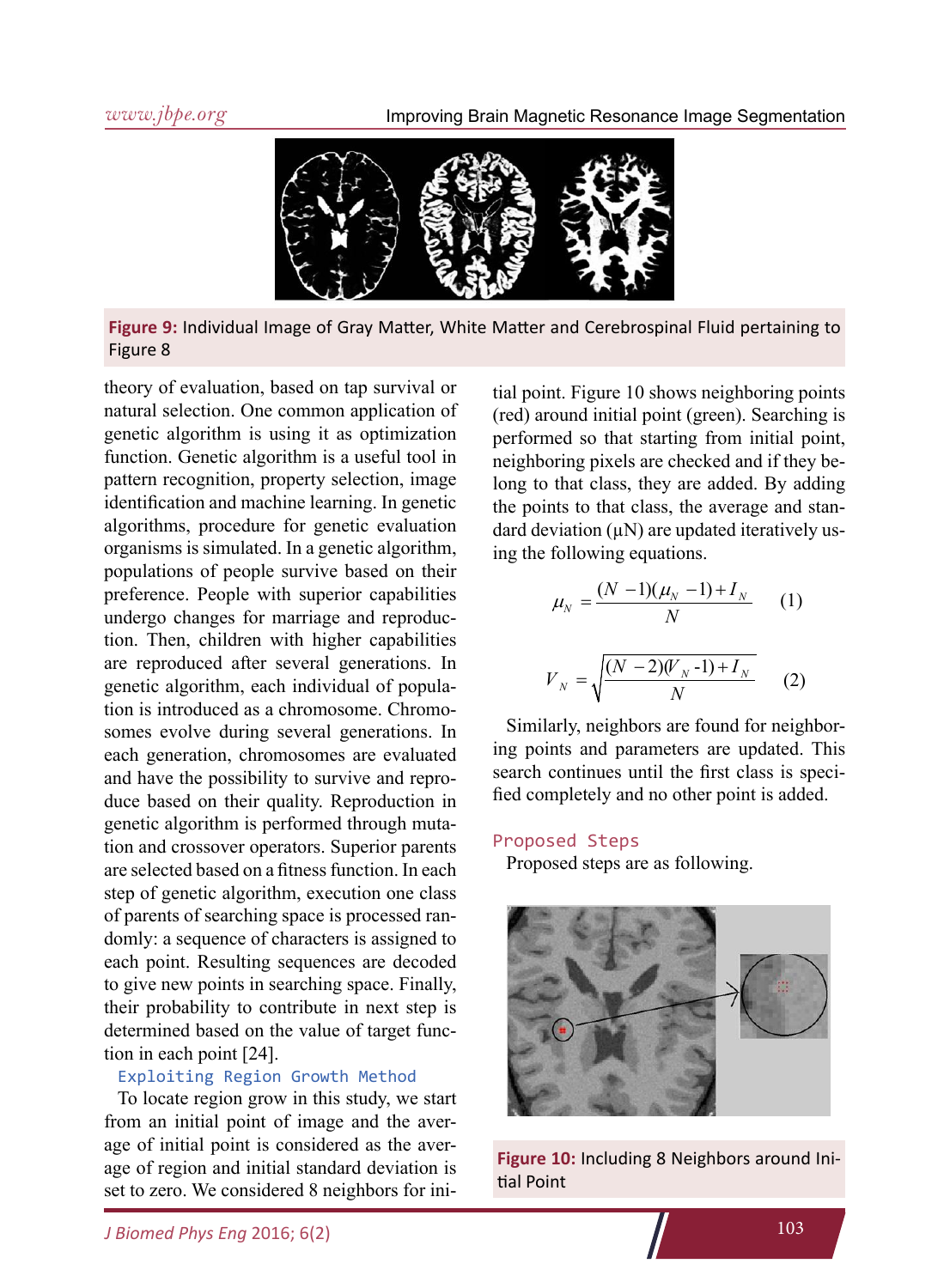#### Javadpour A., Mohammadi A.

First, initial points (white matter, cerebrospinal fluid, gray matter) specified using a simple method such as thresholding. Then, initial population for genetic algorithm is selected among these points randomly and the algorithm starts. For selected initial population, fitness function results. In this study, fitness function is defined as the difference between segmented image of database and the image that is resulted from region growth method, starting from initial random point.

$$
Cost = (GM - I_1)^2 + (WM - I_2)^2 + (CSF - I_3)^2
$$
 (3)

Where GM, WM and CSF are gray matters, white matters and cerebrospinal fluid and I1, I2 and I3 are image resulted from segmentation, respectively. Then, points are arranged with respect to fitness function. Paints processing lower values of fitness function have higher fitness resulting image to segmented image of database, more preferred. Next, more fitted chromosomes are selected for next steps. Intercourse and mutation are applied on chromosome. Next generation of chromosome are selected to continue the process and fitness is calculated for next generation. The algorithm continues to reach termination conditions (Table 2).

#### Results

Aforementioned algorithm in previous section was applied to the image of Brain web database and segmented images of this database were used to calculate fitness function. Figure 11 shows the result of applying proposed algorithm on one of the images in this database. As can be seen, the proposed method



**Figure 11:** Results from Application of Proposed Algorithms on a Typical Image taken from BrainWeb Database

has segmented the image into 3 components. Results for comparison of proposed method and original images of database are listed in Table 2. In order to compare the results of proposed algorithms, region growth method with manual selection, initial points are applied on original MRI image as well and RMS error is calculated as:

$$
RMS = \frac{(\sum_{i=1}^{N} P_i - G_i)^2}{N}
$$
 (4)

Where  $P_i$  and  $G_i$  are resulting image from proposed algorithms and segmented original image, respectively. RMS error is calculated and summed for all pixels where  $P_i$  represents its pixel of image and  $G_i$ . Represent its pixel in the image that is well-segmented.

**Table 2:** Comparison of RMS Error in Proposed and Region Growing Method

| <b>Comparison of Results for Image</b>                       | <b>RMS Error</b> |
|--------------------------------------------------------------|------------------|
| Region growth method with manual selection of initial points | 0 7 1 8 8        |
| Proposed method                                              | 04794            |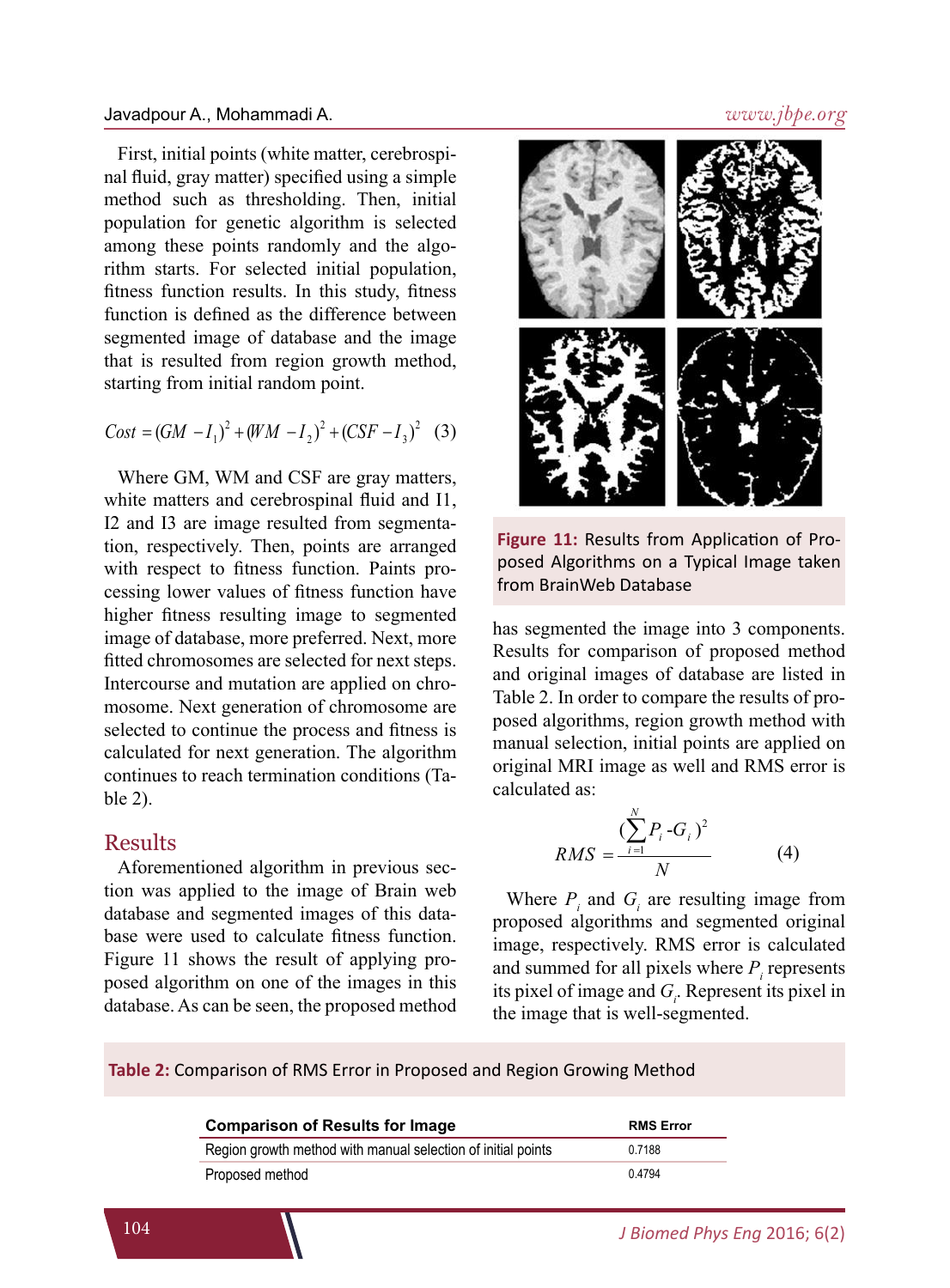#### Improving Brain Magnetic Resonance Image Segmentation

#### *www.jbpe.org*

As can be seen from these results, proposed method has reduced RMS error, meaning higher resolution.

### Discussion and Conclusion

In this study, we used region growth method to segment brain MRI images. This method includes several steps. At first, some initial points (grains) need to be selected. These points pertain to regions that need to be separated from background. Then, starting from these points and considering neighboring points, other points are checked. If points belong to the first region, based on selected similarity criterion, then they are added to that region. Initial points are selected automatically. Genetic algorithm was exploited in which after selecting initial population and defining appropriate fitness function, optimal initial points are searched. Standard deviation criterion was used to check similarity because this method has good capabilities to specify pixels belonging to a region.

Finally, proposed method was applied to brain MRI image (Figure 12). Comparing the results of proposed method and the result of region growth method with manual selection has improved brain MRI image segmentation. Improving image segmentation can greatly affect next steps for processing. It is also possible to diagnose diseases more accurately from output of image segmentation. This method is also time-saving due to automated procedure and it can be exploited for massive image segmentation, helping physicians for more accurate and fast diagnosis. The Approaches to reduce the artifacts annoying signals include the following restrictions:

The method described previously [26] based on Fourier analysis will result in removal of the original signal along with noise and it is not suitable. In the method proposed by Erfanian, et al. [33], based on simultaneous averaging, there is no good efficiency by increasing the number of signals. Kianzad et al. [34] failed to predict the estimation using artificial neural networks and this method is not effec-





tive by itself.

In the method suggested by Chaozhu et al. [35] and also Gholam-Hosseini et al. [36] based on adaptive filtering, some parts of signal is removed and it is not recommended according to EEG signal sequence and brain signals interpretation. Awate Method [1] does not have appropriate speed of convergence and, the algorithm process will be in trouble by additional delay. The main limitations of the method for determining the threshold is that only two classes are created in the simplest form of threshold, and it cannot be used for multi-channel images. In addition, determining the threshold would not consider the space characteristics of the image [1]. It causes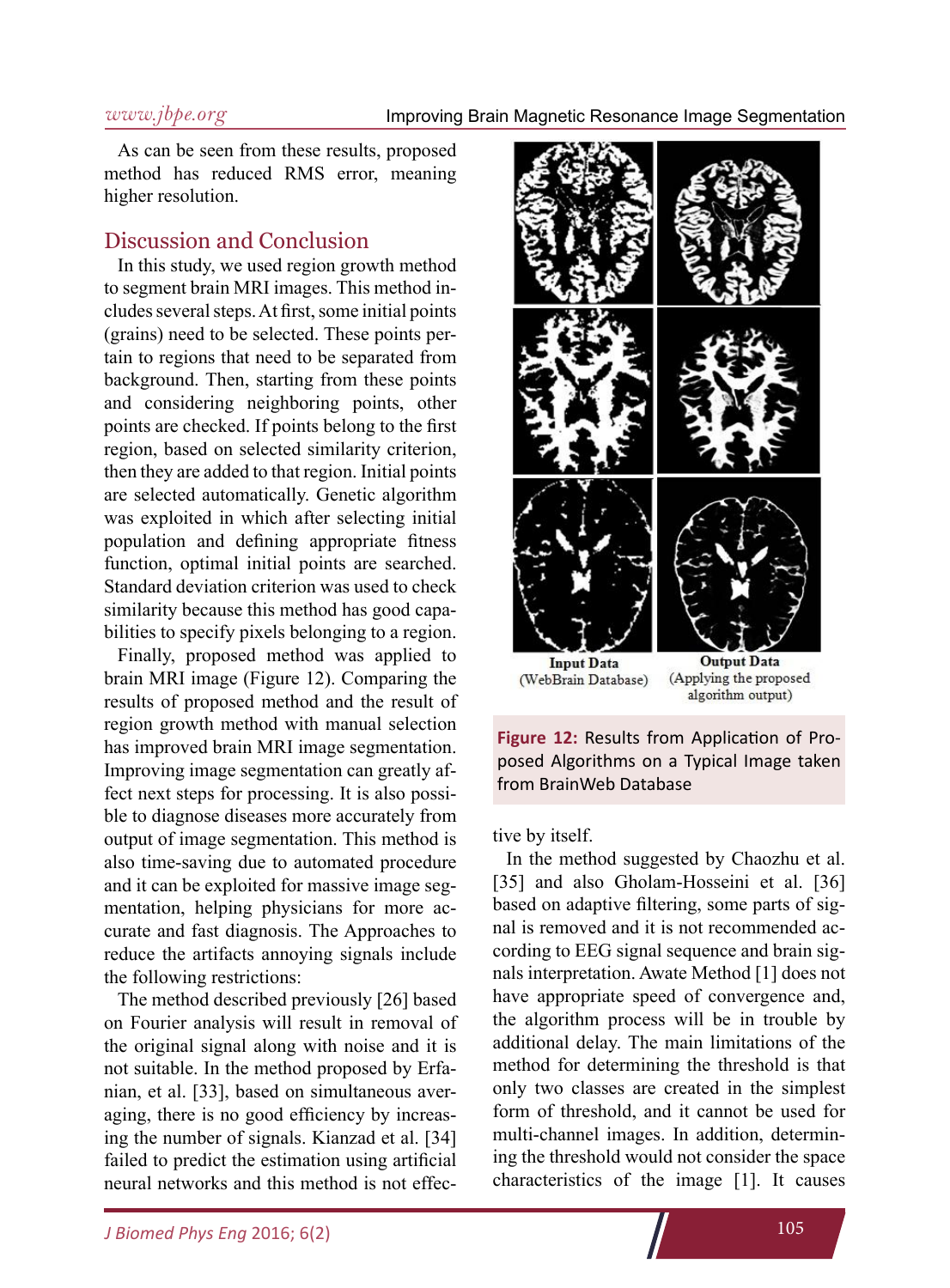method to be sensitive to non-uniformity of noise intensity that often occurs in magnetic resonance images. Both of these artifacts mainly defect the image histogram and make the segmentation operations more difficult.

The problem of Clustering Method is the time required for convergence and noise sensitivity and some researches have been done in order to address these problems [24].

In Stated method based on the area growth, the calculations are time-consuming and if the image intensity changes too much in its constituent parts, this method may lead to additional segmentation or holes in the image.

The proposed method is described to overcome the above problems. Neural networks and fuzzy inference systems are perfect nonlinear estimator that can be used. One of the efficient methods that can be applied for this purpose is the combination of neural network and fuzzy system called neural-fuzzy network. As a result, an adaptive fuzzy inference network, an adaptive network based on RBFN and a FLN-RBFN network are used. The area growth method is used for segmentation of brain images. This method is fairly simple and it is possible to choose the initial seeds and similarity criterion in it and achieve optimal segmentation. The approach used in this method is automatic and the initial seeds are selected automatically. In order to select the initial seeds of brain areas, gray matter, white matter and cerebrospinal fluid, in the area growth an automatic method is used to determine the initial seed.

Finally, it can be seen that FLN-RBFN network has better performance in removal of artifacts than ANFIS and RBFN. The method used to remove the artifacts must be such that it does not erase the original information of the signal as much as possible and solve the artifacts. According to a comparison conducted on MSE of these methods, FLN-RBFN has the least MSE i.e. the best performance. The advantage of this method is that you do not need to specify some parameters such as the threshold level in wavelet transform that heavily affect the performance of noise, and it detects the artifacts effect in an adaptive manner and removes it. The disadvantage of FLN-RBFN method is that in addition to the original signal it needs to record the artifact signal along with the original signal.

### Acknowledgments

This research has been supported by the Neuroscience Research Center, Baqiyatallah University of Medical Sciences, Tehran, Iran.

There is no actual or potential conflict of interest regarding this article.

### Conflict of Interest

There is no actual or potential conflict of interest regarding this article.

#### References

- 1. Awate SP, Tasdizen T, Foster N, Whitaker RT. Adaptive Markov modeling for mutual-information-based, unsupervised MRI brain-tissue classification. *Med Image Anal*. 2006;**10**:726-39. doi. org/10.1016/j.media.2006.07.002. PubMed PMID: 16919993.
- 2. Javadpour A, Mohammadi A. Implementing a Smart Method to Eliminate Artifacts of Vital Signals. *J Biomed Phys Eng*. 2015; **5**(4): 199–206. PMCID: PMC4681465
- 3. Dauwels J, Vialatte F, Cichocki A. Diagnosis of Alzheimer's disease from EEG signals: where are we standing? *Curr Alzheimer Res*. 2010;**7**:487-505. doi.org/10.2174/156720510792231720. PubMed PMID: 20455865.
- 4. Eeckman F. Computation in neurons and neural systems: Springer Science & Business Media; 2012.
- 5. Saad NM, Abu-Bakar S, Muda S, Mokji M, Abdullah A, editors. Automated Region Growing for Segmentation of Brain Lesion in Diffusionweighted MRI. Proceedings of the International MultiConference of Engineers and Computer Scientists; 2012.
- 6. Banerjee S. The macroeconomics of dementia- -will the world economy get Alzheimer's disease? *Arch Med Res*. 2012;**43**:705-9. doi.org/10.1016/j. arcmed.2012.10.006. PubMed PMID: 23085453.
- 7. Xu W, Ferrari C, Wang HX. Epidemiology of Alzheimer's Disease: INTECH Open Access Publisher; 2013.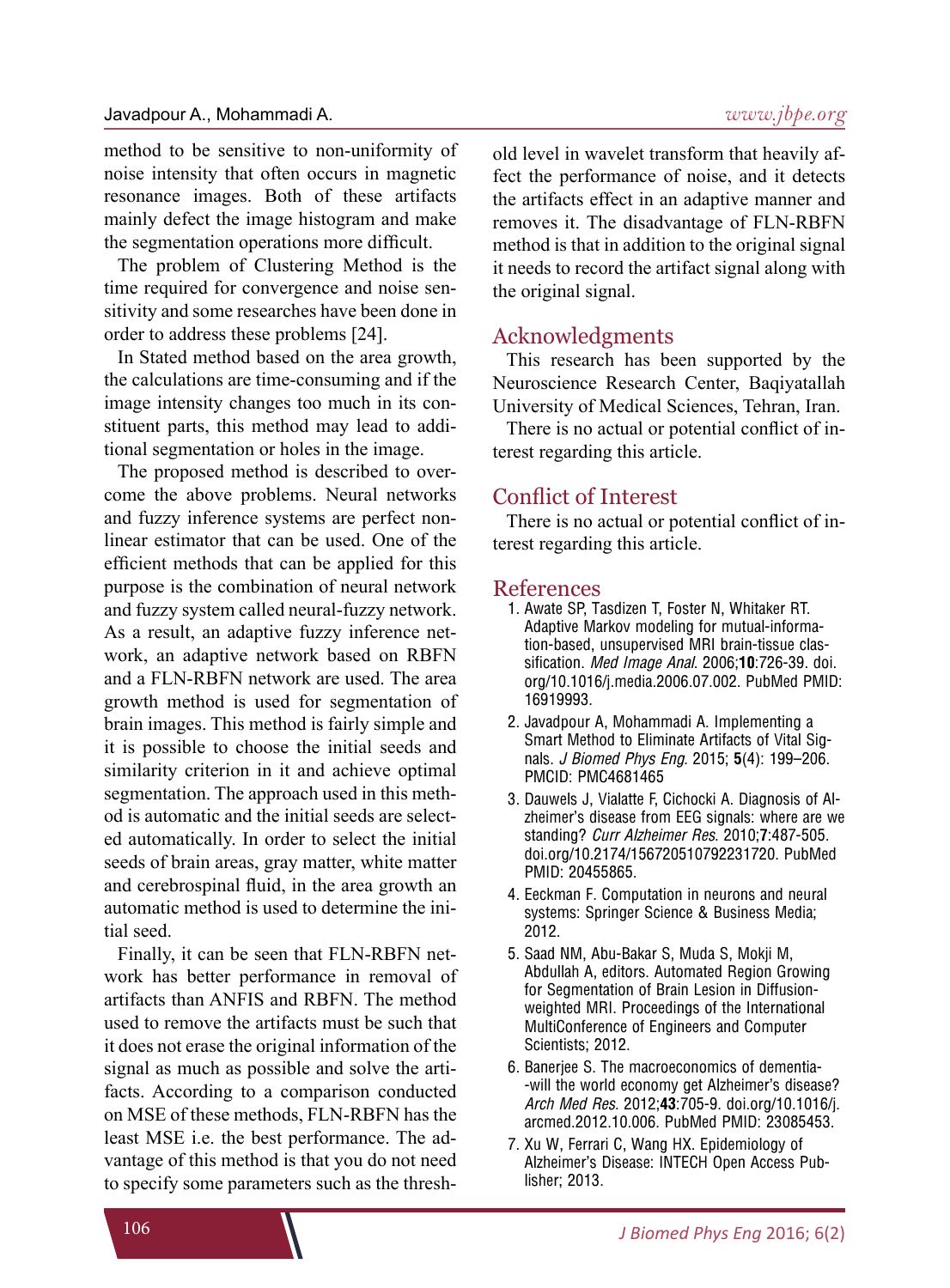- 8. Li C, Xu C, Anderson AW, Gore JC, editors. MRI tissue classification and bias field estimation based on coherent local intensity clustering: A unified energy minimization framework. Information Processing in Medical Imaging: Springer; 2009. p. 288-99.
- 9. Xu R, Ohya J, Luo L. Segmentation of Brain MRI: INTECH Open Access Publisher; 2012.
- 10. Worth AJ, Makris N, Caviness Jr VS, Kennedy DN. Neuroanatomical segmentation in MRI: technological objectives. *International Journal of Pattern Recognition and Artificial Intelligence*. 1997;**11**:1161-87. doi.org/10.1142/ S0218001497000548.
- 11. Song Z, Tustison N, Avants B, Gee JC. Integrated graph cuts for brain MRI segmentation. Medical Image Computing and Computer-Assisted Intervention–MICCAI 2006: Springer; 2006. p. 831-8.
- 12. Ho BC. MRI brain volume abnormalities in young, nonpsychotic relatives of schizophrenia probands are associated with subsequent prodromal symptoms. *Schizophr Res*. 2007;**96**:1-13. doi. org/10.1016/j.schres.2007.08.001. PubMed PMID: 17761401. PubMed PMCID: 2222920.
- 13. Slezak D, Pal S, Kang BH, Gu J, Kuroda H, Kim TH. Signal Processing, Image Processing and Pattern Recognition: International Conference, SIP 2009, Held as Part of the Future Generation Information Technology Conference, FGIT 2009, Jeju Island, Korea, December 10-12, 2009. Proceedings: Springer; 2010.
- 14. Hojjatoleslami S, Kruggel F, von Cramon D, editors. Segmentation of white matter lesions from volumetric MR images. Medical Image Computing and Computer-Assisted Intervention–MICCAI'99: Springer; 1999. p. 52-61.
- 15. Khoo VS, Dearnaley DP, Finnigan DJ, Padhani A, Tanner SF, Leach MO. Magnetic resonance imaging (MRI): considerations and applications in radiotherapy treatment planning. *Radiother Oncol*. 1997;**42**:1-15. doi.org/10.1016/S0167- 8140(96)01866-X. PubMed PMID: 9132820.
- 16. Dunn JC. A Fuzzy Relative of the ISODATA Process and Its Use in Detecting Compact Well-Separated Clusters. *Journal of Cybernetics*. 1973;**3**:32- 57. doi.org/10.1080/01969727308546046.
- 17. Bezdek JC. Pattern recognition with fuzzy objective function algorithms: Springer Science & Business Media; 2013.
- 18. Krishnapuram R, Keller JM. The possibilistic c-means algorithm: insights and recommendations. *Fuzzy Systems, IEEE Transactions on*. 1996;**4**:385-93. doi.org/10.1109/91.531779.
- 19. Zhang JS, Leung YW. Improved possibilistic c-means clustering algorithms. *Fuzzy Systems,*

*IEEE Transactions on*. 2004;**12**:209-17. doi. org/10.1109/TFUZZ.2004.825079.

- 20. Lu L, Li M, Zhang X, editors. An improved MR image segmentation method based on fuzzy cmeans clustering. Computational Problem-Solving (ICCP), 2012 International Conference on; 2012: IEEE.
- 21. Sikka K, Sinha N, Singh PK, Mishra AK. A fully automated algorithm under modified FCM framework for improved brain MR image segmentation. *Magn Reson Imaging*. 2009;**27**:994-1004. doi. org/10.1016/j.mri.2009.01.024. PubMed PMID: 19395212.
- 22. Khalid NEA, Ibrahim S, Manaf M, Ngah UK, editors. Seed-based region growing study for brain abnormalities segmentation. Information Technology (ITSim), 2010 International Symposium in; 2010: IEEE. doi.org/10.1109/itsim.2010.5561560.
- 23. Rose J, Grenier T, Revol-Muller C, Odet C, editors. Unifying variational approach and region growing segmentation. European Signal Processing Conference; 2010.
- 24. Tamilarasi M, Duraiswamy K, editors. Genetic based Fuzzy Seeded Region Growing Segmentation for diabetic retinopathy images. Computer Communication and Informatics (ICCCI), 2013 International Conference on; 2013: IEEE. doi. org/10.1109/iccci.2013.6466117.
- 25. Węgliński T, Fabijańska A, editors. Brain tumor segmentation from MRI data sets using region growing approach. Perspective Technologies and Methods in MEMS Design (MEMSTECH), 2011 Proceedings of VIIth International Conference on; 2011: IEEE.
- 26. Lehmann TM, Gonner C, Spitzer K. Survey: interpolation methods in medical image processing. *IEEE Trans Med Imaging*. 1999;**18**:1049-75. doi.org/10.1109/42.816070. PubMed PMID: 10661324.
- 27. Sahoo PK, Soltani S, Wong AK. A survey of thresholding techniques. *Computer vision, graphics, and image processing*. 1988;**41**:233-60. doi. org/10.1016/0734-189X(88)90022-9.
- 28. Rostami MT, Ghasemi J, Ghaderi R, editors. Neural network for enhancement of FCM based brain MRI segmentation. Fuzzy Systems (IFSC), 2013 13th Iranian Conference on; 2013: IEEE. doi. org/10.1109/ifsc.2013.6675661.
- 29. Vincent L, Soille P. Watersheds in digital spaces: an efficient algorithm based on immersion simulations. *IEEE Transactions on Pattern Analysis & Machine Intelligence*. 1991;(6):583-98. doi. org/10.1109/34.87344.
- 30. Trémeau A, Tominaga S, Plataniotis KN. Color in image and video processing: most recent